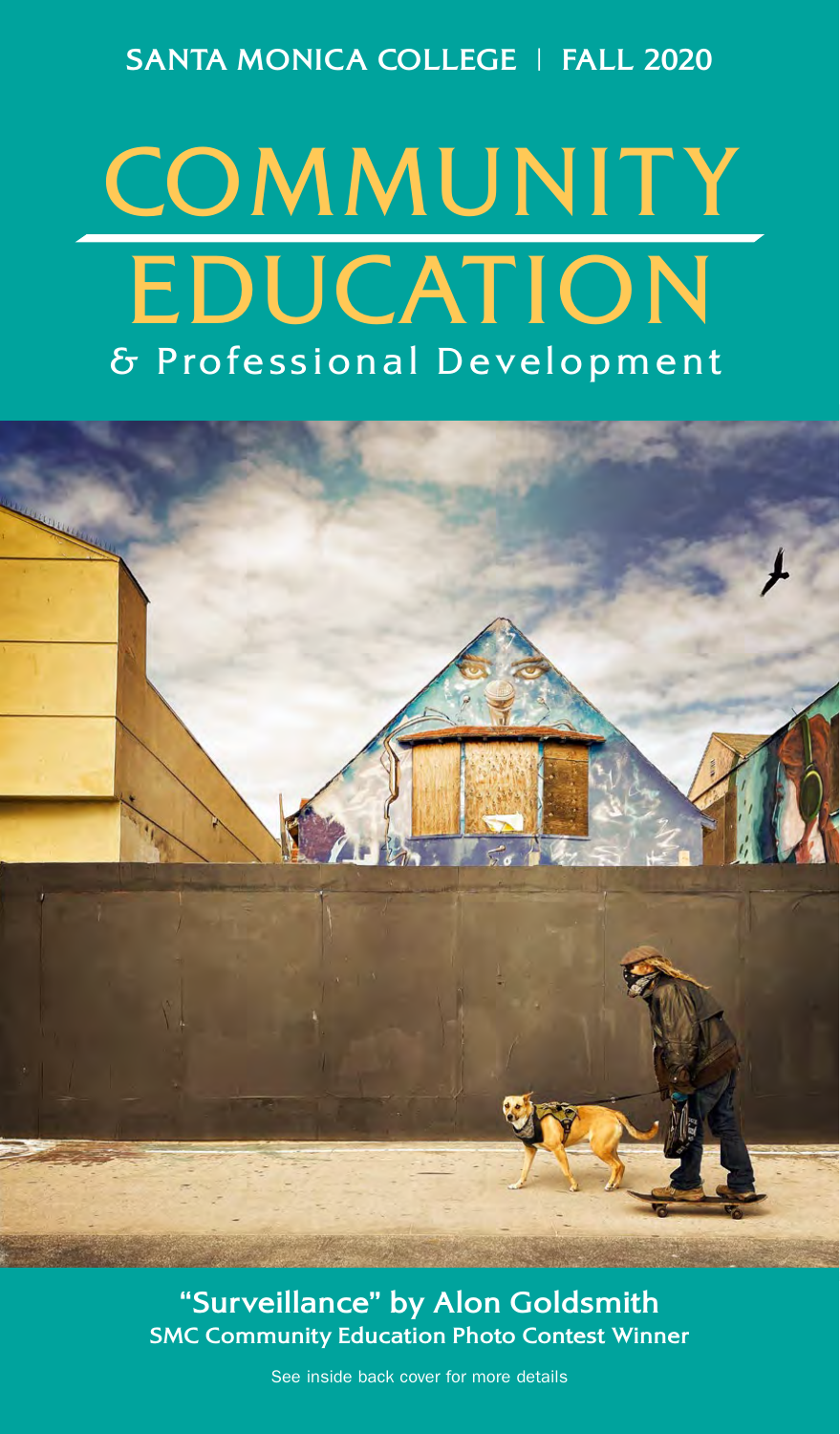# **Pressing Forward with Remote Live — Because Learning Never Stops!**



# **Do a Little Wordsmithing**

If a picture is worth a thousand words, what is a word worth? Let our **Poetry Writing and Reading Workshop bring you** the joys of poetry to celebrate the beauty of fall. Or get into the hidden recesses of your history with Memoir Writing Workshop to help you chronicle the times we live in. If you're a joker, join in on the fun with How to Write the Funny for a different take on reality. Finally, shape the storylines of our lives as the plot thickens in Writing a Short Story for those who have no time for a saga. See pages 8–9 for more details.

# **Something Else**

If the lockdown has you singing the blues, do it with gusto with Contemporary **Singing Techniques** Really in a funk and don't know what to choose? Discover how to integrate all your creative thoughts with Integrative Art Workshop, and express them while discovering yourself in a deeper way. Endeavor to seek inner peace with More Mindfulness **Meditation** to restore the balance of your universe, or go one step farther and learn how to heal those around you with your positive energy in the Reiki - Level 1 workshop. And just for fun, peek into the unknown waters ahead with Practical Tarot - The Minor Arcana, and discover a different way of looking at things! See pages 4–6 for more details.

# **Discover the Artist in You**

When the world is not so bright, create a better one on your own with Bryan Ricci's Paint Anything, where only your imagination is the limit. If you have been a big fan of Painting in Watercolor I, the class is returning this fall, so register now and continue creating the canvas of life on your own terms. If the great outdoors is more to your liking, try Landscape Painting and explore the landscape of your mind! See pages 4–5 for more details.



*The Flower Seller by Diego Rivera*

# **Fall 2020 Lectures:**

The Harlem Renaissance was an intellectual, social, and artistic explosion — centered in New York City's Harlem — that spanned the 1920s and ushered in an unprecedented phase of African-American literary and artistic development.

The Mexican Muralists were a group of painters known for their artistic endeavors between World War I and World War II, with roots evolved from pre-Columbian times, as well as a desire to address the political and social transformation of the modern age. See page 5 for more details.



Front Cover: © Alon Goldsmith, "Surveillance"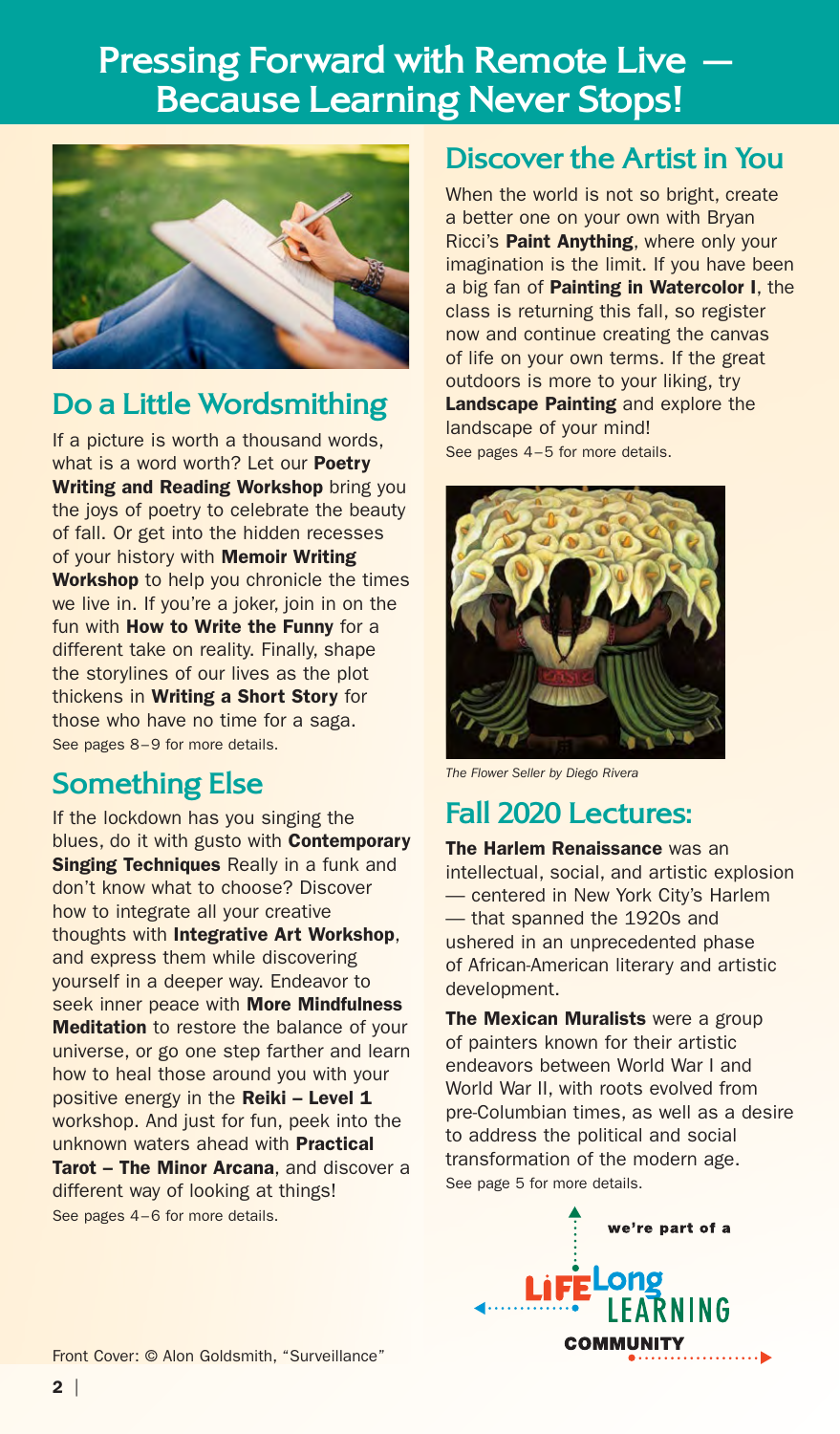# **COMMUNITY** EDUCATION **SANTA MONICA COLLEGE**

**FALL 2020**



# **CONTENTS**

# **PERSONAL INTEREST ........4**

Art | Crafts | Enrichment | Home & Garden | Just for Fun | Languages Music | Photography | Stage & Screen | Writing



**HEALTH & FITNESS ............9** Dance | Self Development

**TEST PREPARATION...........9** TOEFL Preparation

# **PROFESSIONAL DEVELOPMENT ............... 10**

Business and Finance | Computer and Internet Courses | Health Professions | Money Management | Notary Public/ Renewal

**ON THE NET .................... 12** Driver Education

**TO REGISTER....................13**

**REGISTRATION FORM ..... 14**

NOTE: All Community Education classes for the 2020 fall semester are happening in "remote live" environments. Students are required to have internet access, necessary devices, and a valid email address in order to take these classes. The instructor will provide information on how the course will be presented and the online tools needed specifically for the class.

# ABOUT SMC COMMUNITY EDUCATION

To meet the lifelong learning needs of the community, SMC Community Education offers hundreds of classes to individuals who wish to explore their personal interests or enhance their careers. Our low-cost, not-forcredit Community Education courses are designed to enrich lives through handson workshops and lively classes in art, writing, dance, and many other areas, with special classes for children and teens. Our fee-based professional development and continuing education programs and seminars strive to promote career development and professional training and certification. For more information, please visit our website at *commed.smc.edu*.

ä

# OFFICE LOCATION

SMC Community Education SMC Emeritus Campus 1227 2nd Street Santa Monica, CA 90404

# **HOW TO REGISTER FOR CLASSES:**



ONLINE 24/7 commed.smc.edu



EMAIL CommEd@smc.edu

### GETTING STARTED (create profile/register for class): bit.ly/CE-Getting-Started

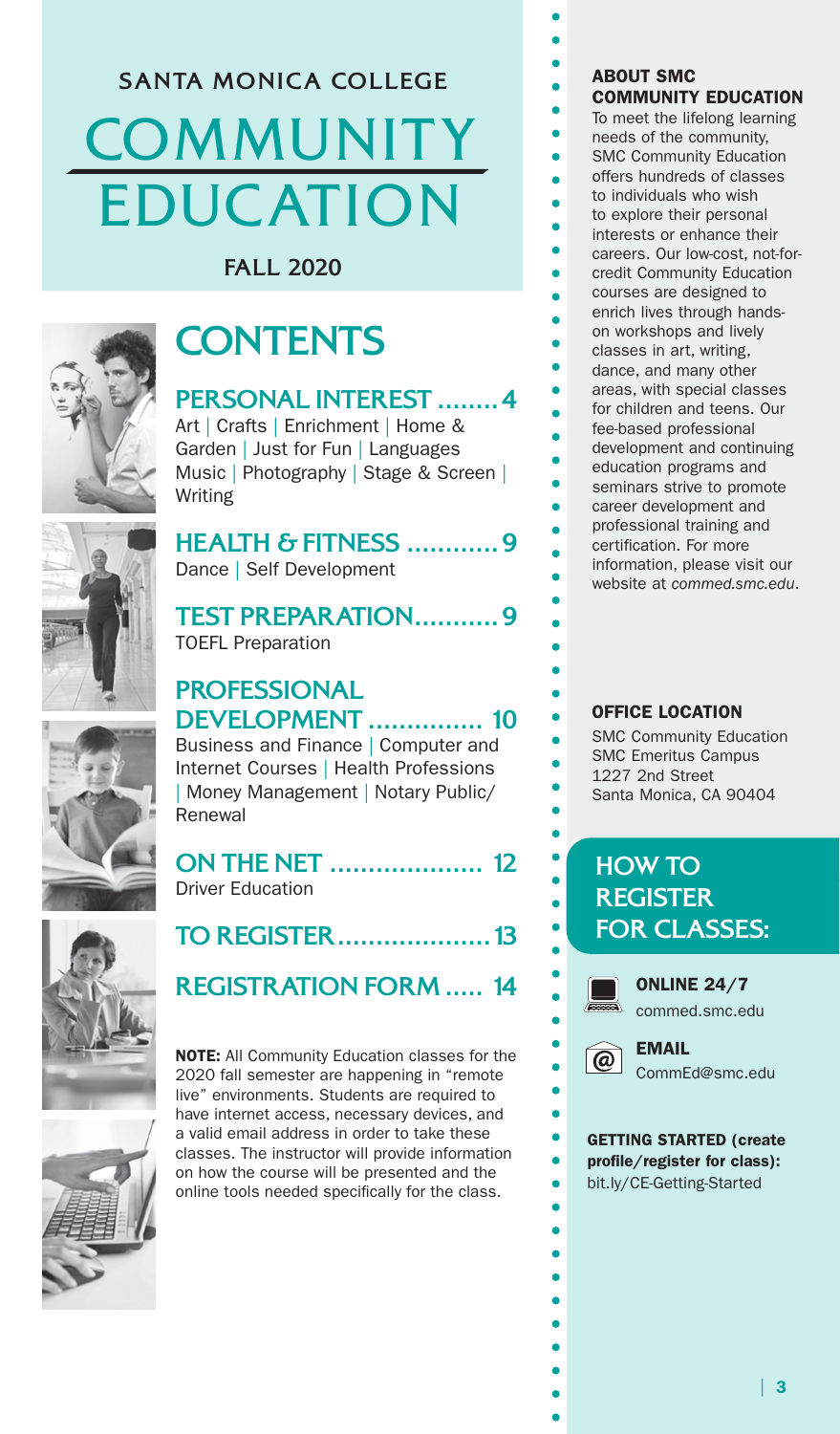**NOTE:** All Community Education classes for the 2020 fall semester are happening in "remote live" environments. Students are required to have internet access, necessary devices, and a valid email address in order to take these classes. The instructor will provide information on how the course will be presented and the online tools needed specifically for the class.

# **PERSONAL INTEREST**

Our Personal Interest courses are a great way to explore and develop new or longtime personal interests and hobbies, as well as prepare to take that next step in your personal and family projects.

# Art

Please note: Most art classes require students to provide their own supplies. These are NOT included in the course fee, unless otherwise noted. Please check class supply list online.

### Landscape Painting (Remote Live)

If you've ever wanted to know how to paint landscapes from photos or computer images, this is the class for you! Using oil or acrylic, learn the processes for capturing an image or impression in paint as you work from photographic subject matter. Explore the basics of painting landscapes, including the role of seeing, using color as value, how to mix paint and match color, and the process of building the surface.

\$109 | Todd Carpenter Remote Live

Tue 6:30 p.m. – 9:30 p.m. Sep 15 – Oct 20

# Introduction to Basic Drawing (Remote Live)

Learn how to compose with line, shape, tone, and color in a class designed to introduce you to the basics of drawing from life. Using still-life setups and our environment as sources of visual inspiration, you'll find out how to work with perspective, positive and negative shape, and texture as you explore the use of traditional drawing materials. A great class for beginners!

\$109 | Freddie Manseau Remote Live

Wed 6:30 p.m. – 9:30 p.m. Sep 16 – Oct 21 *Painting in Watercolor with Freddie Manseau*

# Integrative Art Workshop (Remote Live)

Revisit your creative abilities and unlock the fountain of inspiration within you in a very specialized workshop integrating art, writing, and movement. Explore the arts and your own creativity organically through playing freely with art-making. Class has been adapted to facilitate remote live instruction with novel concept to give expression to the artist in you!

\$139 | Patrisha Thomson Remote Live

Wed 6:30 p.m. – 9:30 p.m. Sep 16 – Oct 28

# Paint Anything! (Remote Live)

Join us for a fast-paced, energetic course in the wonders of making paintings! If you are a beginning or intermediate painter, explore how to use multiple painting mediums watercolor and gouache, or acrylic and oil paints—or focus on working with the medium of your choice. Learn about a new method of painting each week, and discover how to use new or non-art materials like liquid masking fluid, spraypaint, enamel, and collage, just to add some fun! We have a rapidly forming community of painters who are excited to get to know you.

\$109 | Bryan Ricci Remote Live

Sat 10:00 a.m. – 1:00 p.m.Sep 19 – Oct 24

## Painting in Watercolor – Level 1 (Remote Live)

Come try your hand at a wonderful art form with subtle nuances and spontaneity, as well as brilliance and control. Learn traditional watercolor techniques through invaluable demonstrations that will give you a solid foundation. Watercolor is a medium that's not as unforgiving as you might think, so come find out about some surprising tricks that will wash away those fears!

\$109 | Freddie Manseau Remote Live

Sun 10:00 a.m. – 1:00 p.m. Sep 20 – Oct 25

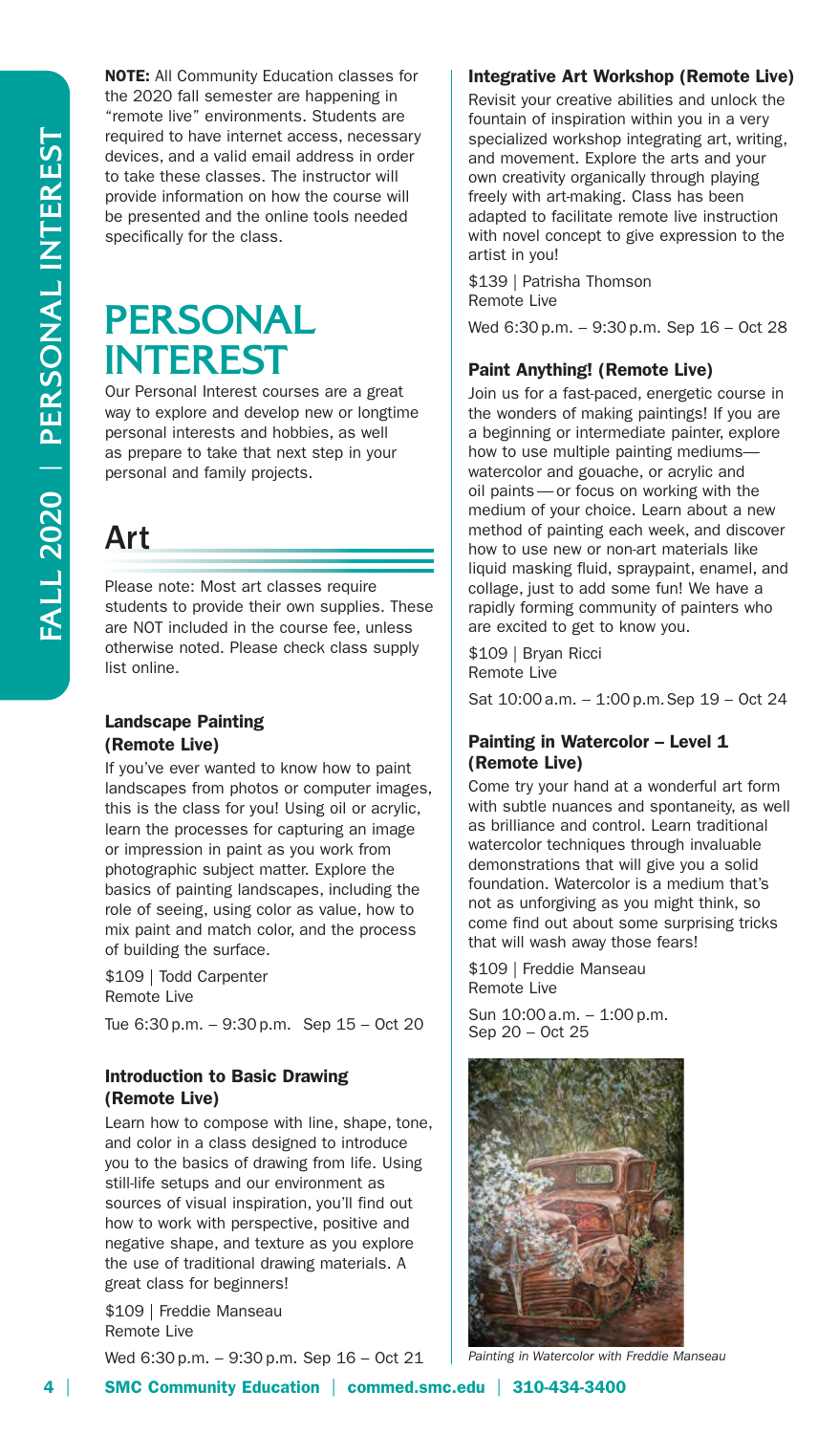# **Crafts**

# Home Sewing Bootcamp (Remote Live)

This class introduces students to or re-acquaints them with their own home sewing machines. Through a series of project based, step-by-step exercises, students will quickly gain mastery in winding the bobbin, threading, changing the needle, balancing tension, stitching, and clean finishing various types of seams. Basic apparel construction concepts, such as applying interfacing, sewing curves, use of various seam allowances, and professional pressing will be emphasized. Students will apply these skills to two projects: construction of a tote bag and a pair of drawstring shorts or pants. Beginners welcome.

\$169 | Barbara Rain Remote Live Sat 10:00 a.m. – 2:00 p.m.Oct 10 – Nov 7

# Enrichment

# Fall Lecture 1: The Harlem Renaissance (Remote Live)

**NEW!** The Harlem Renaissance was an intellectual, social, and artistic explosion centered in Harlem, New York City, that spanned the 1920s and ushered in an unprecedented phase of African-American literary and artistic development. Writers such as Dr. Alain Locke and Langston Hughes along with artists such as Archibald Motley, Aaron Douglas, and Loïs Mailou Jones celebrated their culture to bring ethnic consciousness and a new identity into their artistic endeavors.

\$59 | Eleanor Schrader Remote Live

Sat 10:00 a.m. – 12:00 p.m. Oct 3

## Fall Lecture 2: The Mexican Muralists (Remote Live)

NEW! In between World War I and World War II, the artistic endeavors of a group of painters known as the Mexican Muralists evolved from the pre-Columbian roots of the artists, as well as a desire to address the political and social transformation of the modern age. The members of this group often used large-scale mural paintings in order to convey their messages, as public murals could be viewed by the general public, regardless of social class. Many of the themes of these paintings were an outcome of the Mexican Revolution of 1910.



*The Ascent of Ethiopia by Loïs Mailou Jones*

\$59 | Eleanor Schrader Remote Live

Sat 10:00 a.m. – 12:00 p.m. Oct 10

# More Mindfulness Meditation (Remote Live)

A consistent practice of meditation will bring tremendous benefits to your life, including the ability to de-stress and relax at will, increase concentration and selective attention, and more. Whether you have had previous meditation experience and want to extend and deepen that experience, or you are a beginner exploring meditation to experience clarity and peacefulness, this class offers in-class guided meditations, Q&A, and discussions to clarify the underlying concepts that support the practice of meditation, to help you form and reinforce the mental habits conducive to a meditation practice.

\$99 | Betzi Richardson Remote Live

Wed 7:00 p.m. – 9:00 p.m. Oct 14 – Nov 18\* \**No class on Nov 11.*

# Home & Garden

# Basic Organic Gardening 101 (Remote Live)

Discover the basics of sensible organic gardening. Find out how to build good soil, what you need to know about amendments and fertilizers, and tricks and tips for beautiful gardens, even in containers and tiny spaces. Learn about water-saving irrigation, how to start seeds and nurse them into healthy seedlings, and how to pick the best transplants at the nursery. Also, find out how, when, and how much to prune, and how to choose and care for your garden tools to make them last. Materials fee \$10 at class.

\$109 | Christy Wilhelmi Remote Live

Sun 3:00 p.m. – 5:00 p.m. Oct 4 – Oct 25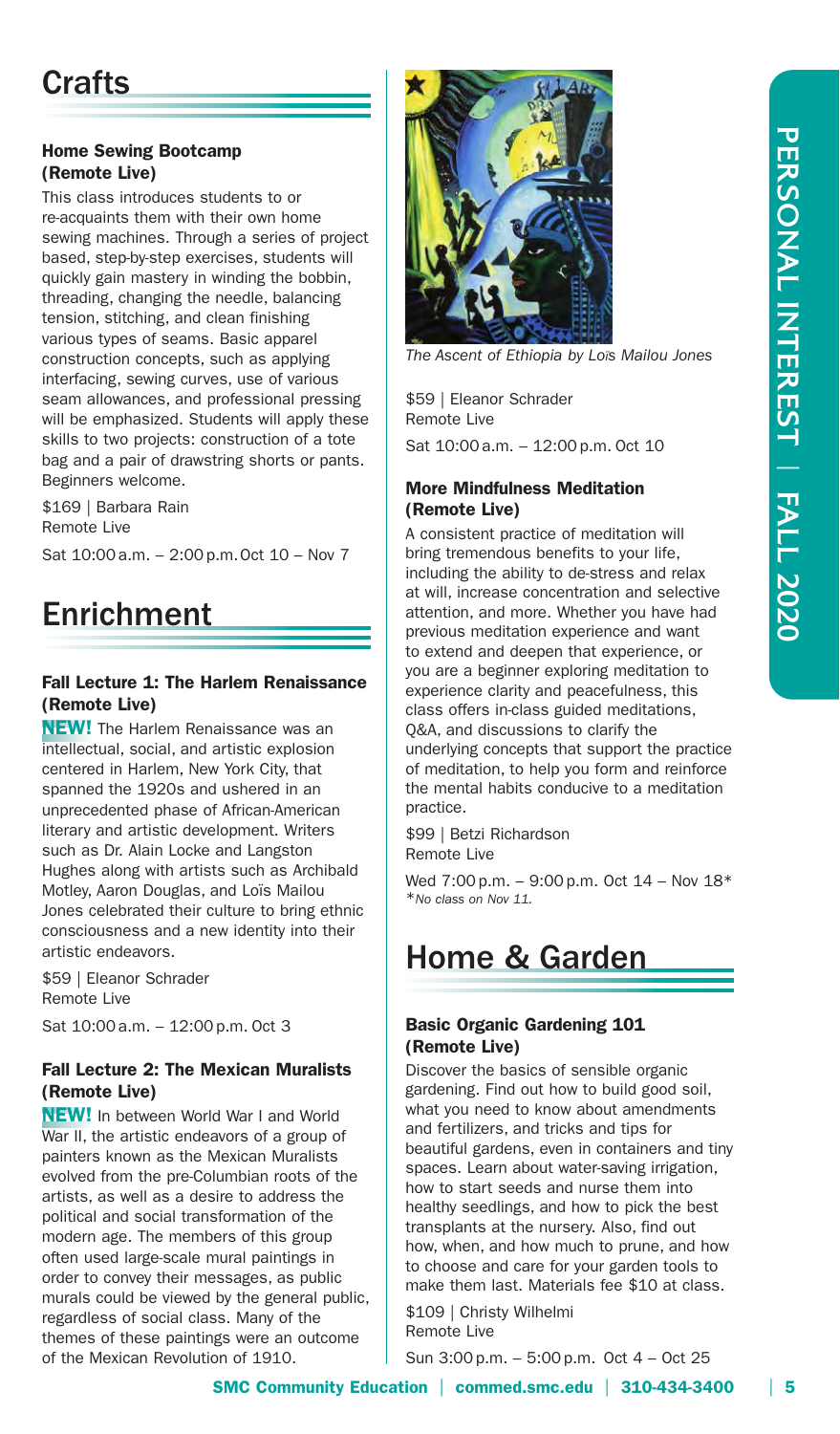

*Practical Tarot*

# Just for Fun

### Practical Tarot – The Minor Arcana (Remote Live)

Learn about the Tarot's Minor Arcana and the various meanings and ways to interpret its 56 cards (four suits of 14 cards each). Without memorizing the meanings of each card, discover how variations in the cards' artwork, combined with your own intuitive abilities, can enhance and enrich a Tarot reading. After taking this class, you'll have a better understanding of how the cards of the Minor Arcana can add layers and clarify a Tarot reading. You'll practice what you learn in each class by playing Peter Rosson's "Tarot Profiling Game." If you have a Tarot deck, bring it along to class.

\$99 | Davida Rappaport Remote Live

Tue 6:45 p.m. – 9:45 p.m. Sep 15 – Oct 20

# Languages

Note: Some language classes may require a textbook, which is NOT included in course fee. Level 2 classes are a continuation of Level 1.

### Intermediate Italian (Remote Live)

The intermediate level is for students who have a good knowledge of Italian grammar up to the past particles/present perfect, reflexive verbs, direct and indirect objects, vocabulary, time expressions in the present and past, able to understand, speak, read, create their own sentences by given the tasks, read and summarize the meaning of paragraphs and answers the questions, watch short movies and fill in the missing words from a song and sing along, as well groups activities. Materials fee \$20 at class.

\$139 | Silvia Masera Remote Live

Tue 6:30 p.m. – 8:30 p.m. Sep 15 – Oct 20

# **Music**

### Contemporary Singing Techniques (Remote Live)

Whether you want to audition for "The Voice" or just want to learn to sing in tune, here's a chance to learn all the so-called "fundamentals of contemporary singing." Breathing, range, intonation, vocal power, blending with registers, gaining confidence, and overcoming performance anxiety are just some of the topics we'll cover in a safe, fun atmosphere. This unique "Vocal Yoga" method uses techniques ranging from Alexander Technique, Yoga, and Chi Gong, to The Bel Canto School of Singing, Fitzmaurice Voicework, and more to free the voice. Beginners welcome! Materials fee \$17 at class.

\$129 | Heather Lyle Remote Live

Thu 6:45 p.m. – 8:45 p.m. Sep 10 – Oct 8

## One-On-One Piano (5 years – Adult) (Remote Live)

Finally! One-on-one piano lessons that are truly affordable, and private instruction is the best way to learn to play the piano. These 30 minute sessions are open to adults or children and will progress at their own pace. Beginners will focus on note reading, rhythm reading and music theory while more advanced students will work on chord progressions, inversions, and piano technique. Materials used will depend on experience and music style. Students should have a piano/keyboard at home for daily practice.

\$199 | Sarah Olim Remote Live

### **WEDNESDAY**

```
Wed 6:00 p.m. – 6:30 p.m. Sep 16 – Oct 14
Wed 6:30 p.m. – 7:00 p.m. Sep 16 – Oct 14
Wed 7:00 p.m. – 7:30 p.m. Sep 16 – Oct 14
Wed 7:30 p.m. – 8:00 p.m. Sep 16 – Oct 14
Wed 8:00 p.m. – 8:30 p.m. Sep 16 – Oct 14
Wed 6:00 p.m. – 6:30 p.m. Oct 21 – Nov 25*
Wed 6:30 p.m. – 7:00 p.m. Oct 21 – Nov 25*
Wed 7:00 p.m. – 7:30 p.m. Oct 21 – Nov 25*
Wed 7:30 p.m. – 8:00 p.m. Oct 21 – Nov 25*
Wed 8:00 p.m. – 8:30 p.m. Oct 21 – Nov 25*
*No class on Nov 11.
```
### **SATURDAY**

Sat 11:30 a.m.–12:00 p.m.Sep 19 – Oct 17 Sat 12:00 p.m.–12:30 p.m.Sep 19 – Oct 17 Sat 12:30 p.m. – 1:00 p.m.Sep 19 – Oct 17 Sat 1:00 p.m. – 1:30 p.m. Sep 19 – Oct 17 Sat 1:30 p.m. – 2:00 p.m. Sep 19 – Oct 17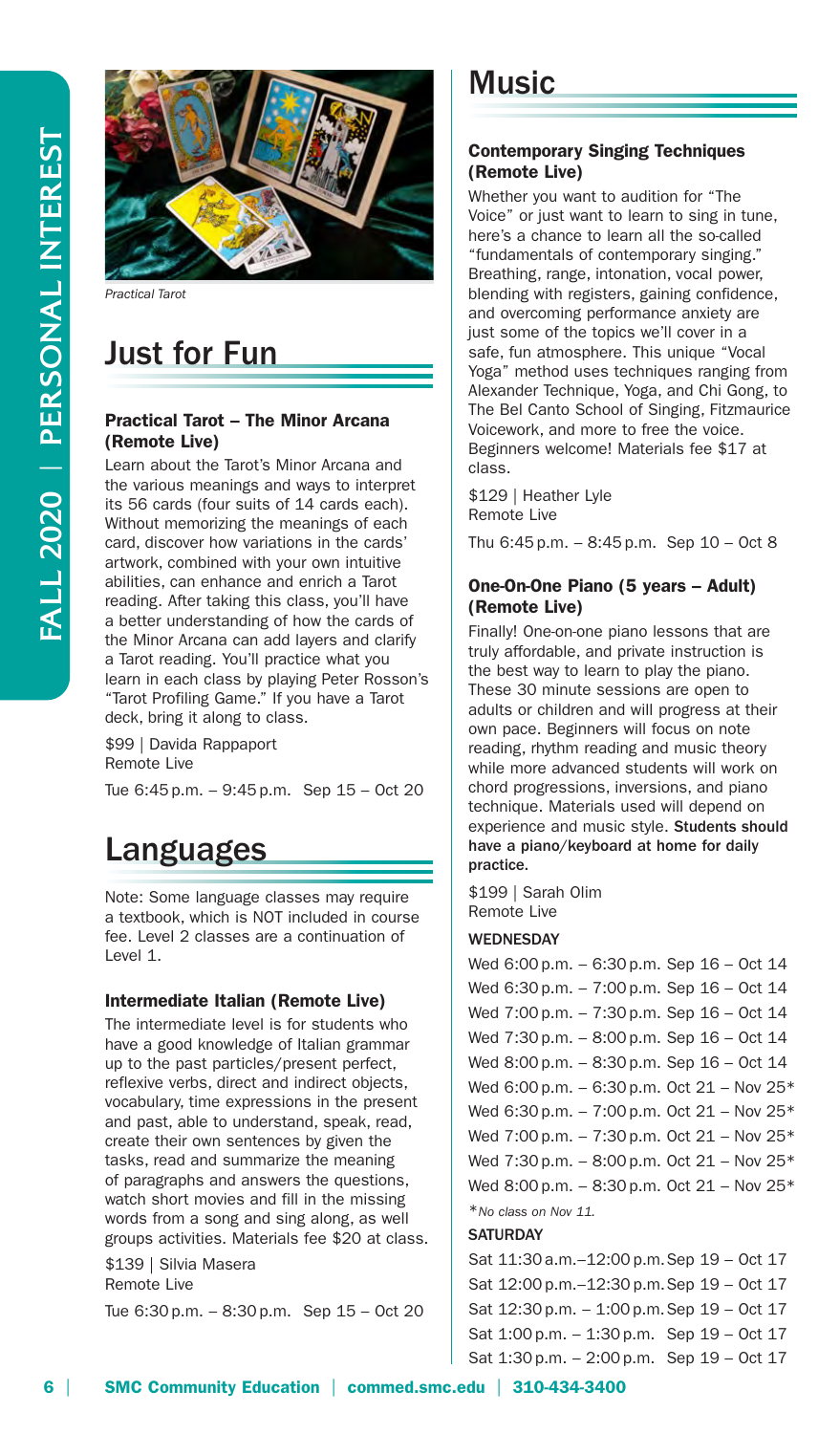| Sat 2:00 p.m. - 2:30 p.m. Sep 19 - Oct 17        |                 |
|--------------------------------------------------|-----------------|
| Sat 2:30 p.m. - 3:00 p.m. Sep 19 - Oct 17        |                 |
| Sat 3:00 p.m. - 3:30 p.m. Sep 19 - Oct 17        |                 |
| Sat 3:30 p.m. - 4:00 p.m. Sep 19 - Oct 17        |                 |
| Sat 4:00 p.m. - 4:30 p.m. Sep 19 - Oct 17        |                 |
| Sat $4:30$ p.m. $-5:00$ p.m. Sep $19 - Oct 17$   |                 |
| Sat 11:30 a.m. - 12:00 p.m. Oct 24 - Nov 21      |                 |
| Sat 12:00 p.m. - 12:30 p.m. Oct 24 - Nov 21      |                 |
| Sat 12:30 p.m. - 1:00 p.m. Oct 24 - Nov 21       |                 |
| Sat 1:00 p.m. - 1:30 p.m. Oct 24 - Nov 21        |                 |
| Sat $1:30$ p.m. $-2:00$ p.m. Oct $24$ – Nov $21$ |                 |
| Sat 2:00 p.m. – 2:30 p.m.                        | Oct 24 - Nov 21 |
| Sat $2:30 \text{ p.m.} - 3:00 \text{ p.m.}$      | Oct 24 - Nov 21 |
| Sat $3:00$ p.m. $-3:30$ p.m.                     | Oct 24 - Nov 21 |
| Sat 3:30 p.m. - 4:00 p.m.                        | Oct 24 - Nov 21 |
| Sat 4:00 p.m. - 4:30 p.m.                        | Oct 24 - Nov 21 |
| Sat $4:30 p.m. - 5:00 p.m.$                      | Oct 24 - Nov 21 |

# Photography

# **PHOTO WORKSHOPS**

Our Photo Workshops — led by professional photographers who teach in the Santa Monica College Photography Department will take your passion for photography to new levels!

Workshops range from basic camera skills all the way up to studio lighting and portfolio development. You'll gain hands-on experience at every stage, with instructors who share their years of knowledge as they work beside you to show you how to get the shots you want.

So sign up now, and start creating better photographs!

### Beginning Digital Photography (Remote LIve)

In a hands-on beginning photography workshop, gain an understanding of the basic camera operations of f/stops, shutter speeds, ISO, and white balance while using natural light. Using the HDSLR format, learn the controls and functions of your DSLR camera from in-class demonstrations on exposure, depth-of-field, composition, focusing, metering, motion, and image quality. Weekly assignments—critiqued in class—will focus on specific technical information, then progress into more creative personal projects. A Digital Single Lens Reflex camera (DSLR) or Mirrorless camera with manual focus and exposure capabilities is required. Bring your camera and instruction manual to the first class.

\$109 | Ford Lowcock Remote Live Tue 6:00 p.m. – 9:00 p.m. Sep 8 – Oct 13

# Adobe Photoshop for Photography (Remote Live)

Learn how to express your imagination and create your own dreamworlds with Adobe Photoshop. Explore digital imaging and the basic principles of photographic control and manipulation, and find out how to turn ordinary photographs into works of art. Please note: This class is taught on Mac computers (not PCs) and focuses on applications for photography instead of graphic design. Student will have an individual Mac to work on during class. Materials fee \$45 at class.

\$299 | Ford Lowcock Remote Live

Sat 9:00 a.m. – 1:00 p.m. Oct 17 – Nov 14

### Intermediate Photography (Remote Live)

Take your basic digital photo skills to the next level! Sign up for this class that takes you outside the classroom for a series of hands-on demonstrations that emphasize camera techniques, working with natural light and other lighting conditions, and artistic considerations, with a focus on creativity, storytelling, portraits, and personal projects.

\$109 | Ford Lowcock Remote Live

Tue 6:00 p.m. – 9:00 p.m. Oct 20 – Nov 24

# Stage & Screen

## Stand-Up Comedy Workshop with Graduation Show (Remote Live)

Hone your skills as a stand-up comic in an exciting hands-on workshop designed for both the absolute beginner as well as those already showcasing around town. The class culminates with a graduation show at the Comedy Store, the World Famous Improv Comedy Club or another venue. Learn all the techniques the pros use for joke writing, finding your comic personae and POV, and making the best choices for connecting with an audience. We'll also discuss developing a sitcom and other projects that can bring your comedy to the attention of the entertainment industry at large.

\$129 | Jonathan Solomon Remote Live

Thu 6:30 p.m. – 9:30 p.m. Sep 10 – Oct 22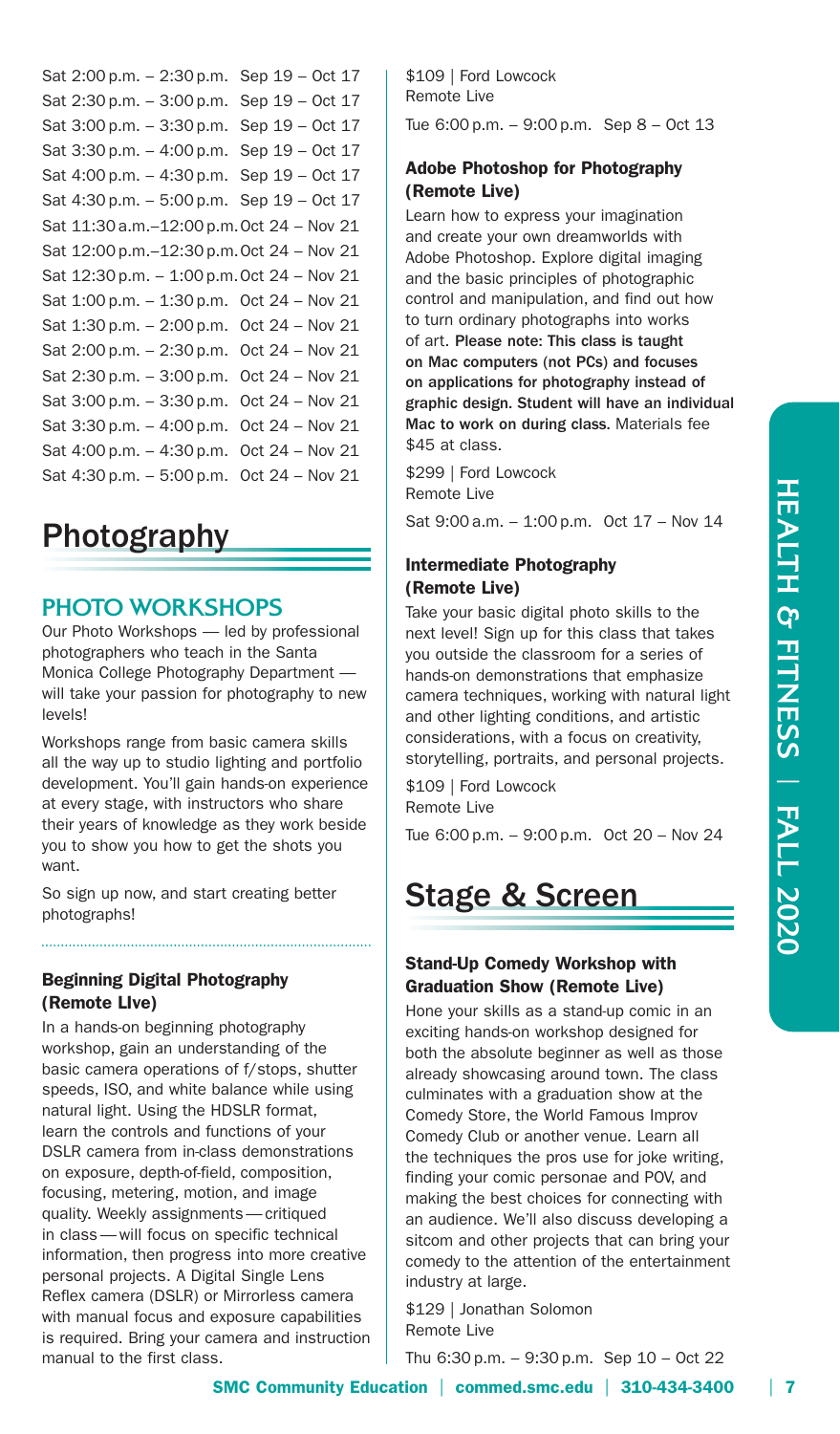### Introduction to Voice Acting – Personalized One-on-One Video Conference Class\*

Explore the fun, rewarding possibilities of the voiceover industry! Discover current trends and how they make it easy and affordable for just about anyone to get involved. You'll learn about different types of voiceovers and tools you'll need to find success. Your instructor, a professional voice actor from Voices For All, will take notes as you read a real script in this one-on-one video chat setting, and offer some coaching to improve your delivery. You'll receive a professional voiceover evaluation later. One-time, 90-minute, introductory class. Learn more at *voicesforall.com*. You must be 18 years old or older.

\*Please note Requirements: Students must have Internet Access and Video Chatting capabilities using a method such as: Zoom, Skype (Win/Mac/Mobile) or iChat/FaceTime (Mac/iOS).

\$49 | Voices for All Video Conference

Voices for All will contact you for your individual appointment after you register at *commed.smc.edu*.

# Writing

### Writing a Short Story (Remote Live)

You will be given writing prompts in class and guided through sensorial meditation/ exercises which activate your creative world. We will look at and discuss the works of great short story writers. You will be given writing homework which the instructor will read, edit, and make suggestions on how to improve and deepen what is already there. This class creates a supportive, encouraging, and inspiring space in which the spark of each writer's potential will be expanded upon. Expect reading, and writing homework. By the last week of class you may have a very first draft of a story.

\$129 | Nathalie Kramer Remote Live

Sat 11:00 a.m. – 1:00 p.m.Sep 12 – Oct 17

## Memoir Writing Workshop (Remote Live)

In memoir writing, writers have the chance to unleash memories in hopes of discovering a meaningful story that is part of life. The process of conveying that narrative on paper, however, can prove to be difficult. Explore the variety of memoir structures—including the use of voice, narrative arc, setting, and details—and find out how to identify the most compelling way to tell your story.

\$139 | Monona Wali Remote Live Wed 6:30 p.m. – 8:30 p.m. Sep 16 – Nov 4

### How to Write the Funny (Remote Live)

In a hands-on workshop featuring lectures, in-class writing exercises, and supportive feedback, discover how to write a comedic piece that is part story, part essay, part dialogue, and entirely, uniquely you. Learn all about the tools, techniques, and tricks that comedy writers use to get laughs in prose, screenplays, sitcoms, blogs, stories for live performance and even business presentations. You'll also make an exciting discovery: There are no limits to what can be written "funny"! Anything on your mind and in your heart can be expressed through humor. The workshop is designed for the novice comedy writer, experienced comedy writers, and all points in between. And, last but not least, we'll have lots of fun and laughs along the way.

\$149 | Jonathan Solomon Remote Live

Wed 6:30 p.m. – 9:30 p.m. Sep 23 – Nov 11

### Poetry Writing & Reading Workshop (Remote Live)

Improve your writing by reading exciting poets! If you're a beginning reader of poetry or an already practicing poet, come discover the secrets of poetic form, metaphor, imagery, rhythm, and much more by looking deeply into the works of a wide range of poets—from Shakespeare and the classics to the best international, American, and LA poets—such as Kaveh Akbar, Nick Laird, Elizabeth Bishop, Lucille Clifton, Charles Bukowski, Wallace Stevens, Stevie Smith, John Ashber, Pablo Neruda and Wanda Coleman. We'll discuss formal, free verse, and/or experimental poems, depending on the interests of class members. In a supportive setting, take part in reading and writing exercises that will deepen your appreciation of poetry and further your own work. Materials fee \$5 at class.

\$99 | Betzi Richardson Remote Live

Sat 11:00 a.m. – 1:00 p.m.Oct 17 – Nov 21



**at commed.smc.edu**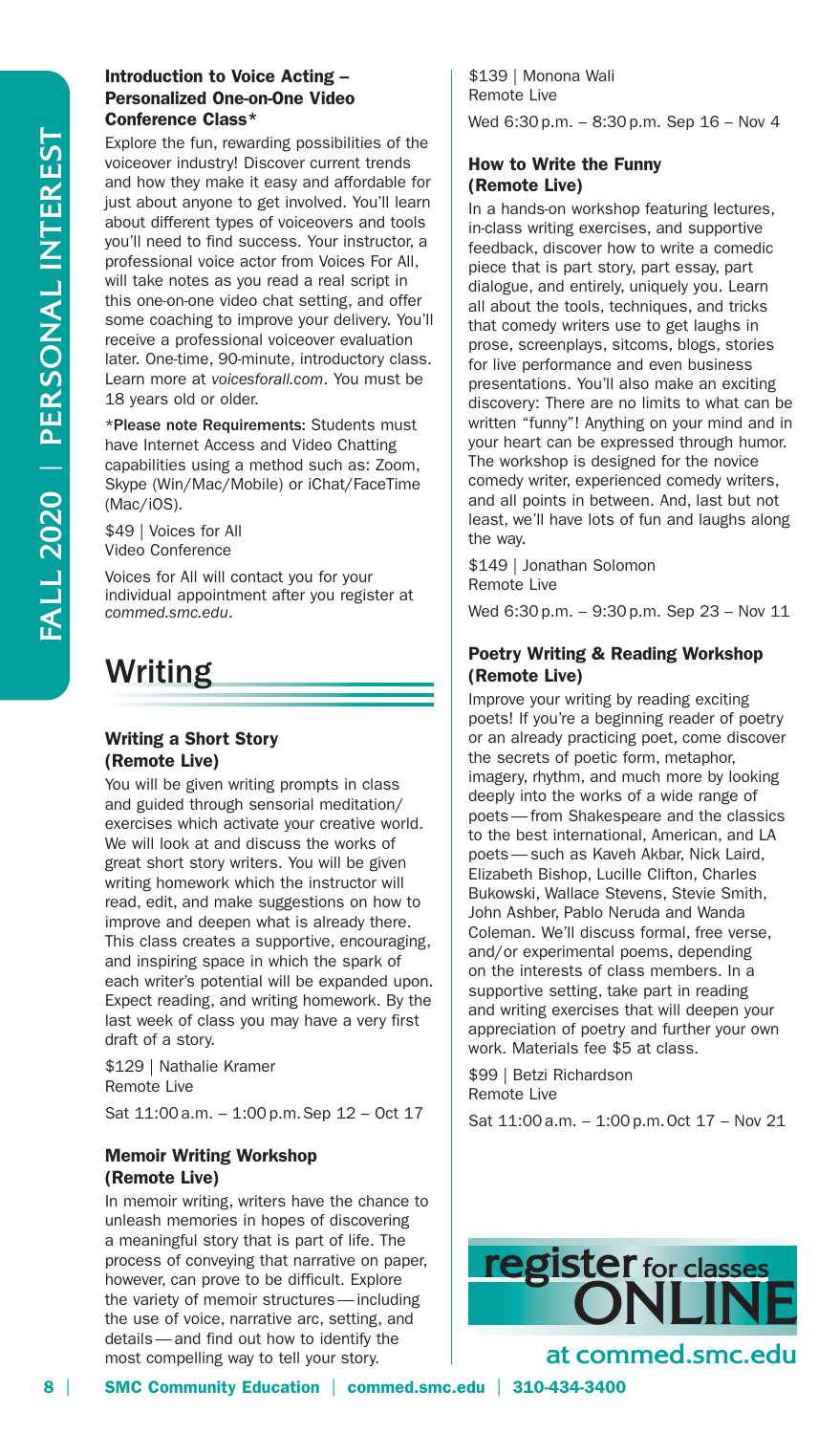# **HEALTH & FITNESS** HEALTH & FITNESS | FALL 2020 **FALL 2020**

# **HEALTH & FITNESS**

# Dance

# Adult Ballet I (Remote Live)

Learn ballet technique in an active workshop that introduces you to the basics of ballet barre and center exercises and emphasizes the development of correct body alignment and basic core strength. Workshop covers fundamental movement concepts, ballet terminology, and body and foot positions. Materials fee \$20 at class.

\$209 | Cynthia Molnar Remote Live

Mon 7:00 p.m. – 8:00 p.m. Sep 14 – Nov 16

# Self Development

# Reiki – Level I (Remote Live)

Reiki is a healing modality that helps eliminate stress from the body and promote balance and harmony in body/mind/spirit. In an intensive one-day training session, learn the first degree of Reiki healing for self-care and to help others. Experience the soothing, powerful energy of Reiki and a deep rejuvenating relaxation. Find out how to use Reiki to help change negative thought patterns or bad habits that interfere with the healing process. Certificate of completion awarded upon successful completion of the course. Required textbook (please purchase before class): *The Japanese Art of Reiki,* by Bronwen Stiene and Frans Stiene (ISBN-13: 978-1905047024).

\$119 | Laura Luna Remote Live Sat 9:30 a.m. – 5:30 p.m. Oct 10

# **TEST PREPARATION**

# TOEFL Preparation

# Preparing for the TOEFL (Remote Live)

Do you need a high TOEFL score to get accepted to your dream college? Do you lack confidence in your ability to earn that score? If so, this is the TOEFL preparation course for you! The course—designed to deliver the

skills, strategies, and confidence you need to succeed on the TOEFL—will expand your English vocabulary, strengthen your grammar skills, improve your reading comprehension, and help you understand and apply testtaking strategies for success.

\$159 | Lisa Saperston Remote Live Mon 6:30 p.m. – 9:30 p.m. Sep 14 – Oct 19

# **Attention, Au Pairs!**

# EARN EDUCATIONAL HOURS



You can earn educational hours on a per-hour-attended basis by taking ANY of our Community Education classes. © Carlos Hernandez/cultura/Corbis

*\* Educational hours are awarded based on attendance, NOT class length, and are NOT for transfer credit.*

### Go to commed.smc.edu and click on "Au Pairs" for details and instructions.

Letter of Certification Processing Fees: \$20 for same day \$7.50 for standard 5 business days

**TEACH** A CLASS

Share your talents with the community.

More information at commed.smc.edu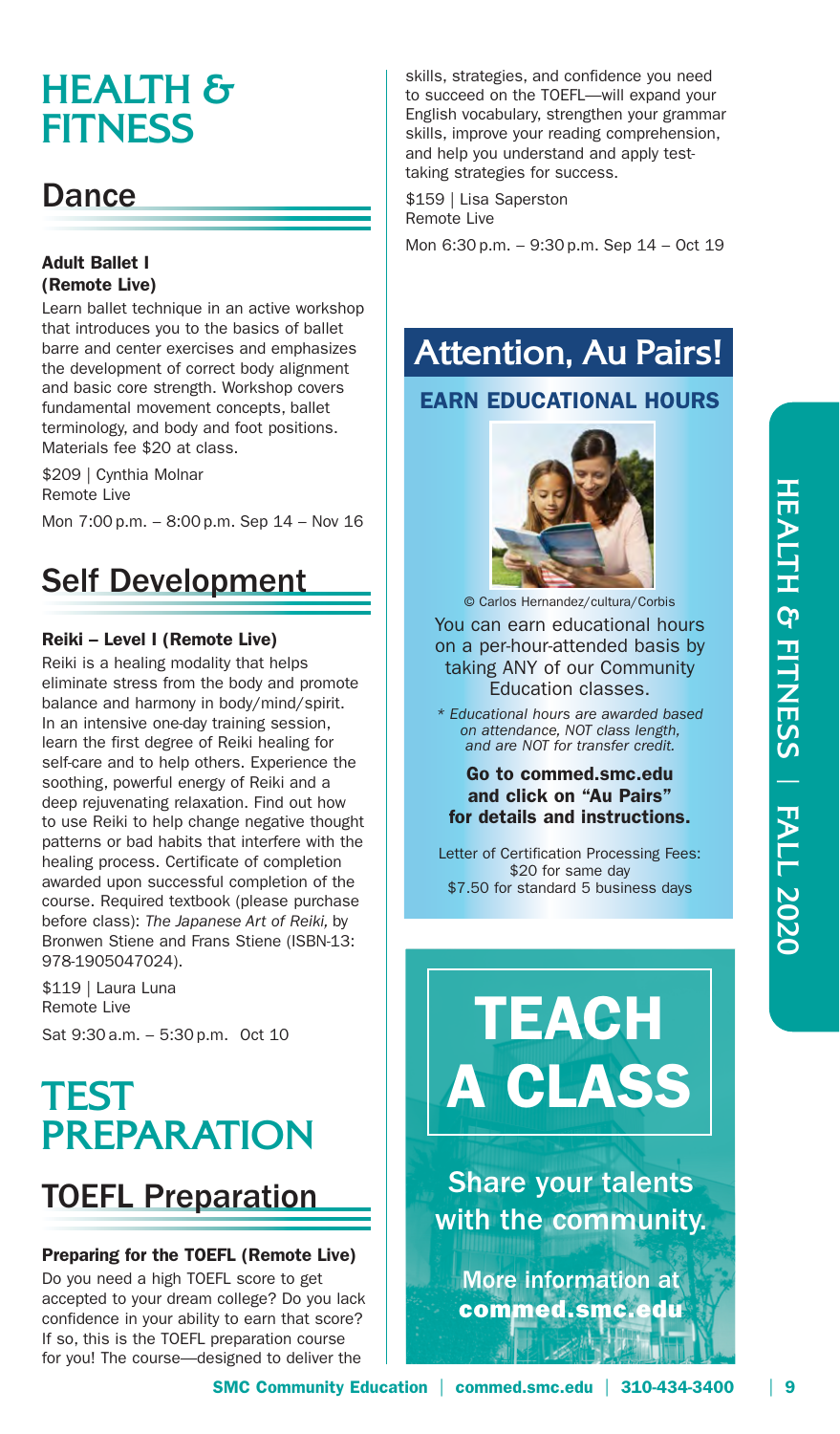# **PROFESSIONAL DEVELOPMENT**

Develop new skills—or expand your current ones—through SMC's Community Education courses. These classes are designed to help you develop the necessary workplace skills and career development plan to get a job, keep a job, or get promoted on the job!

# Business and Finance

# Make Extra Income: Auto Wholesale Business from Home (Remote Live)

Supplement your income through buying and selling wholesale cars from home. In this DMV-approved course, find out what is required to become a licensed auto dealer and operate a profitable used car business from your computer. Discover how and where to buy cars at wholesale prices, and how to sell them at retail prices for good profits. Learn 6 techniques you can use to generate cashflow. You'll receive a list of more than 300 dealer-only auctions across the USA selling cars below wholesale. A DMV certificate of completion—which qualifies you to take the California Vehicle Dealer/ Autobroker exam—will be awarded upon successfully completing the course. Materials fee \$25 at class.

\$99 | Wayne Williams Remote Live

Wed-Thu 6:00 p.m. – 9:00 p.m. Oct 7 – Oct 8

# Computer and Internet Courses

## Increase Productivity with Google Sheets (Remote Live)

Increase productivity, share and collaborate with Google Sheets and more. Have you found yourself caught in the crossfire of who's got the latest version of an Excel Spreadsheet? You can eliminate this problem and have everyone working in the same document in real time with Google Sheets. This class will teach you the key sharing and collaboration capabilities as well as give you an introduction to create spreadsheets with Google Sheets.

\$129 | Seth David Remote Live

Sat 9:00 a.m. – 1:00 p.m. Oct 10

# Adobe Photoshop for Photography (Remote Live)

Learn how to express your imagination and create your own dreamworlds with Adobe Photoshop. Explore digital imaging and the basic principles of photographic control and manipulation, and find out how to turn ordinary photographs into works of art. Please note: This class is taught on Mac computers (not PCs) and focuses on applications for photography instead of graphic design. Student will have an individual Mac to work on during class. Materials fee \$45 at class.

\$299 | Ford Lowcock Remote Live

Sat 9:00 a.m. – 1:00 p.m. Oct 17 – Nov 14

# Health Professions

### Phlebotomy Certification (Remote Live)

Back by popular demand! Phlebotomy Technicians are in demand as one of the fastest growing occupations in healthcare. Launch your career as a Phlebotomy Technician, collecting blood samples from patients in a hospital, clinical laboratory, medical office, or clinic. Through lectures and hands-on training, learn what you need to know about the circulatory system, venipuncture technique and specimen collection, risk factors and complications, and quality assurance.

This course provides a complete learning experience—with 48 hours of classroom instruction and a 40-hour hands-on externship, and prepares you to take the National Certification exam to become a Certified Phlebotomy Technician 1 (CPT1). A certificate of completion is awarded upon successful completion of the course. You must be at least 18 years old and have a high school diploma or equivalent at the time of registration. Registration fee includes books, supplies, study guides, all class materials, exam preparation, and externship.

Payment plans now available; here is how it works: (1) aumtonline.com/online-payment, and make the initial payment of minimum \$315.00, and make sure you type "Santa Monica" under class location; (2) Email your receipt (screenshot is fine) to smcext@smc.edu and call us at 310-434-3400, option 2 to complete registration; (3) Second payment of \$700.00 is due on the first day of class; (4) third payment of \$700.00 is due on the day of 4th class meeting; (5) final payment of \$700.00 is due on the last day of class Please note that If a payment is missed, the student will not be allowed in class the following week.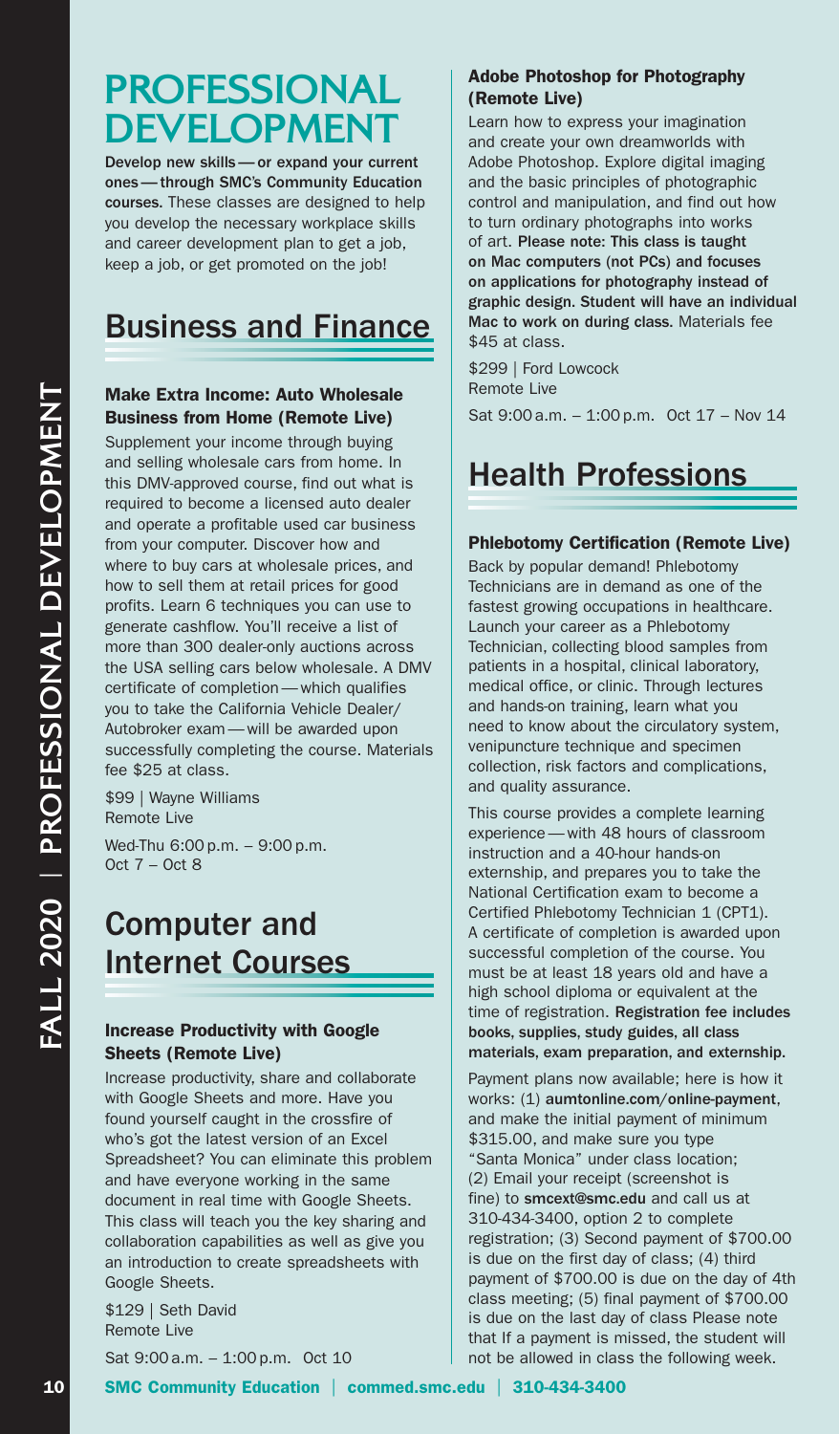\$2,415 | AUMT Staff Remote Live Sat 9:00 a.m. – 3:30 p.m. Oct 17 – Dec 12\* \**No class on Nov 28.*

# Money Management

### Investment Bootcamp (Remote Live)

Retirement Plans—Mutual Fund – Annuities: Whether you're a beginning or an experienced investor, hereís a practical way to evaluate and judge investment choices. Find out about the mechanics and potential return on mutual funds, annuities, stocks, bonds, and real estates. Discover tax strategies that allow you to keep more of what you earn. Learn the secrets of the money-management principles used by successful investors such as Warren Buffet, Benjamin Graham, and Peter Drucker. If you have any sort of retirement account—a 401(k), 403(b), or IRA, for example—this class is a must!

\$49 | Caroline Rakness Remote Live

Wed 6:30 p.m. – 9:00 p.m. Sep 23

### Women & Investing (Remote Live)

Did you know that women often make the best investors? Whether you're single, widowed, married, employed, or retired, you need to know how to improve your current financial picture. Learn the importance of portfolio allocation, how to select an investment advisor, and how to select investments for growth, income, and safety. We'll also cover estate planning, college education planning for children and grandchildren, planning for a safe and secure financial future, and much more! Plus, we'll include a forecast of the economy, interest rates, real estate, and the stock market.

\$49 | Caroline Rakness Remote Live Tue 6:30 p.m. – 9:00 p.m. Oct 27

# Notary Public/ Renewal

### Become a Notary Public Livestream

Establish yourself as a Notary Public, earn additional income and provide a service to your community. Successful notaries provide a valuable service to their company, friends and private clients. Notary skills are valuable in almost any industry: real estate, legal, medical and banking to name just a few. Livestream with a notary expert for three

### WOMEN & INVESTING – Caroline Rakness



*Caroline is great! Thank you for the useful information!*

*— Anonymous*



sessions and you will be ready to take the official notary exam and practice as a safe and effective notary. Students are eligible to access our private Facebook page to ask questions, watch webinars and receive updates. Materials fee \$35 at class.

\$99 | Carrie Christensen LIvestream

Sat-Sun 9:00 a.m. – 12:00 p.m. Nov 7 – Nov 8

### Renew as a Notary in One Day! Livestream

Do you need to renew your status as a Notary? Do it the easy way! Sign up for this 3-hour, State-approved refresher course, and review all the laws, regulations, and other factors that apply to you as a Notary. You are eligible to take a 3-hour class if your commission has not expired. Monday 6:00 p.m. to 8:15 p.m., July 6 or Tuesday 6:00 p.m. to 7:00 p.m., July 7. You Must be at least 18 years of age. A serious conviction may disqualify an applicant. Materials fee \$20 at class.

\$50 | Carrie Christensen LIvestream

Sat 9:00 a.m. – 12:00 p.m. Nov 7

**COMMUNITY** EDUCATION Certificates

We can issue a gift certificate for a specific class or provide certificates in specific dollar amounts.

CALL 310-434-3400 FOR MORE INFORMATION.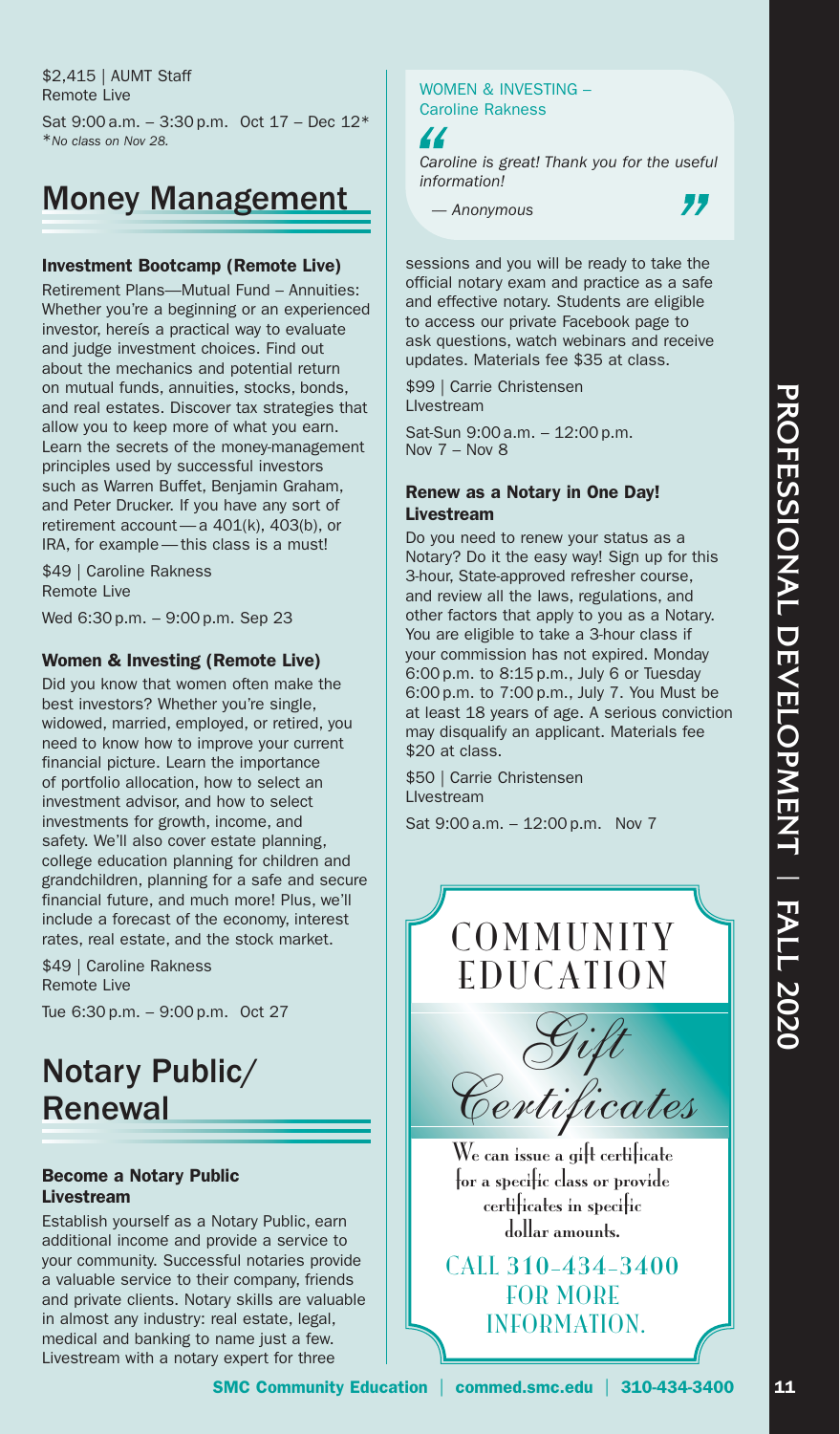

# COURSES START: 8/12, 9/16, 10/14, 11/11, 12/9, 1/13/21, 2/10/21

Take a course on topics ranging from A-Z Grant Writing to Photography to Web Design and more, all from the comfort of your home or office at times that are convenient for you. Each course features a knowledgeable and caring instructor, lively discussions with your fellow students, and practical information that you can put to immediate use.

## For more information, visit ed2go.com/smce

# **ON THE NET**

SMC Community Education offers a wide variety of courses online. These classes are especially convenient for those with work, school, or childcare commitments, physical disabilities, limited access to transportation, or other circumstances that make it difficult to participate in a traditional classroom setting. Our online business and professional courses are designed to increase your success in the business world.

# Driver Education

## Driver's Ed Online!

*Prerequisite: Must be age 151 ⁄2 or older.* Are you a teen or adult who wants to learn how to drive? Before you get behind the wheel, sign up for this online course—approved by the California Department of Motor Vehicles (DMV)—and find out about the rules of the road and how to stay safe under a wide range of driving situations. This comprehensive course is a 100% safe, secure, and convenient way to learn safe driving and accident prevention. A certificate of completion is awarded upon successfully completing the course and passing the exam. Open to both Windows PC and Mac users. You may start this course whenever it's convenient for you to do so. Additional details and information will be provided at registration. Go to *smc.driversedonline.com* to register for this class.

### Traffic School Online!

Got a ticket? Here's a way to help you get it dismissed, stay point-free, and reduce insurance costs! Sign up for online traffic school—approved by the California Department of Motor Vehicles (DMV)—and gain a comprehensive review of the rules of the road, safe driving techniques, and how to prevent accidents. A certificate of completion is awarded upon successfully completing the course and passing the exam. Open to both Windows PC and Mac users. You may start this course whenever it's convenient for you to do so. Additional details and information will be provided at registration. Go to *trafficschoolonline.com* to register for this class.

Open start date Fee: \$29.97

# Sign up for our Newsletters

SUBSCRIBERS RECEIVE: Course Updates Latest News Online Registration Dates commed.smc.edu

Open start date Fee: \$29.50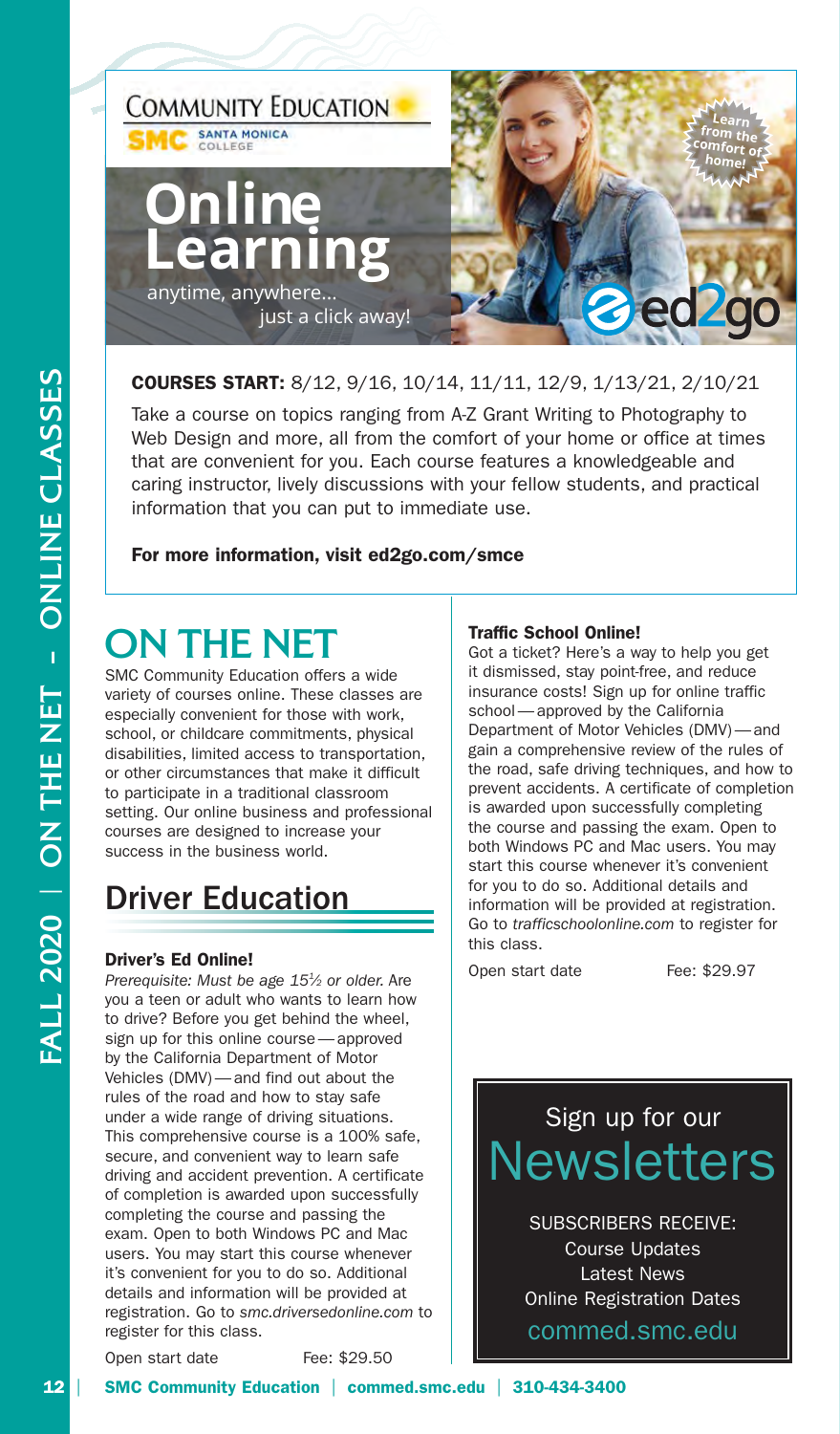# **TO REGISTER**

### All summer classes require internet access and necessary devices.

All major credit cards accepted. A valid email address is required. We will email you confirmation and receipt after receiving your payment. If the course is full, you will need to be placed on the waitlist. If you do not receive your confirmation and receipt, please check your Spam folder before contacting us.

ONLINE: Go to *commed.smc.edu* All major credit cards accepted.

BY EMAIL: *commed@smc.edu*

HOLIDAYS: Classes do not meet on September 6-7, November 11, and November 26-27.

ACADEMIC CREDIT: SMC Community Education classes are not equivalent to credit or noncredit classes, and cannot be used to meet prerequisites in any other credit program.

Financial aid is not available and transcripts are not offered for not-for-credit classes.

NOTE: All Community Education classes for the fall 2020 session are happening in "Remote Live" environments. Students are required to have internet access, necessary devices, and a valid email address in order to take these classes. The instructor will provide information on how the course will be presented and the online tools needed specifically for the class.

### CANCELLATION AND REFUND POLICIES

NO CANCELLATIONS AFTER A CLASS HAS BEGUN, so choose courses carefully! Requests for withdrawal from a class must be submitted in writing via email at least seven business days before the start date of the class; receipt of requests made via other methods, such as phone messages, will not be accepted. You may receive a credit voucher applicable to future Community Education classes, which is valid for two years from the date of issue. A minimum service charge of \$10 per class cancellation will be withheld. Refunds are granted ONLY if a class is cancelled, discontinued, or rescheduled. In the instance of cancelled classes, the course fee is automatically refunded. Credit card refunds are processed within seven business days.

Vouchers: Credits do not apply to other registrations with other partner institutions and SMC credit courses.

Transfers: To transfer to another class, requests must be submitted in writing via email at least *seven* (7) business days before the original class meets. A minimum service charge of \$10 per class transfer will be deducted.

Important Information: Refunds are NOT issued for absences nor prorated for late registrations. Missed class meetings may not be made up in another class. There is no auditing of classes. Students are highly encouraged to register before class begins.

Some high-demand classes, such as glass fusing and Good Times Travel day trips, have separate and different refund policies stating that all registrations are final, and no refunds, credits, or transfers will be given. Please bear that in mind when registering for those classes.

# $\epsilon$ <sub>)</sub> DISABILITY ACCOMMODATION:

SMC Community Education provides support services to students with qualifying and documented disabilities in accordance with Section 504 of the Rehabilitation Act of 1973 and the Americans with Disabilities Act of 1990 If you require accommodation, please contact SMC Center for Student with Disabilities (DSPS) at 310-434-4265 prior to the start of your class.

### SMC ADMINISTRATION AND STAFF

- Dr. Kathryn E. Jeffery, Superintendent/President
- Dr. Jennifer Merlic, Vice President of Academic Affairs
- Dr. Scott Silverman, Associate Dean, Emeritus and Community Education

### SMC COMMUNITY EDUCATION STAFF

Alice Meyering, Tymia Yancy

### Schedule prepared by SMC Marketing

### SMC BOARD OF TRUSTEES

Dr. Nancy Greenstein, Chair Dr. Susan Aminoff, Vice Chair Dr. Louise Jaffe Dr. Margaret Quiñones-Perez Rob Rader Dr. Sion Roy Barry A. Snell Joshua Elizondo, Student Trustee Kathryn E. Jeffery, Ph.D., Superintendent/President

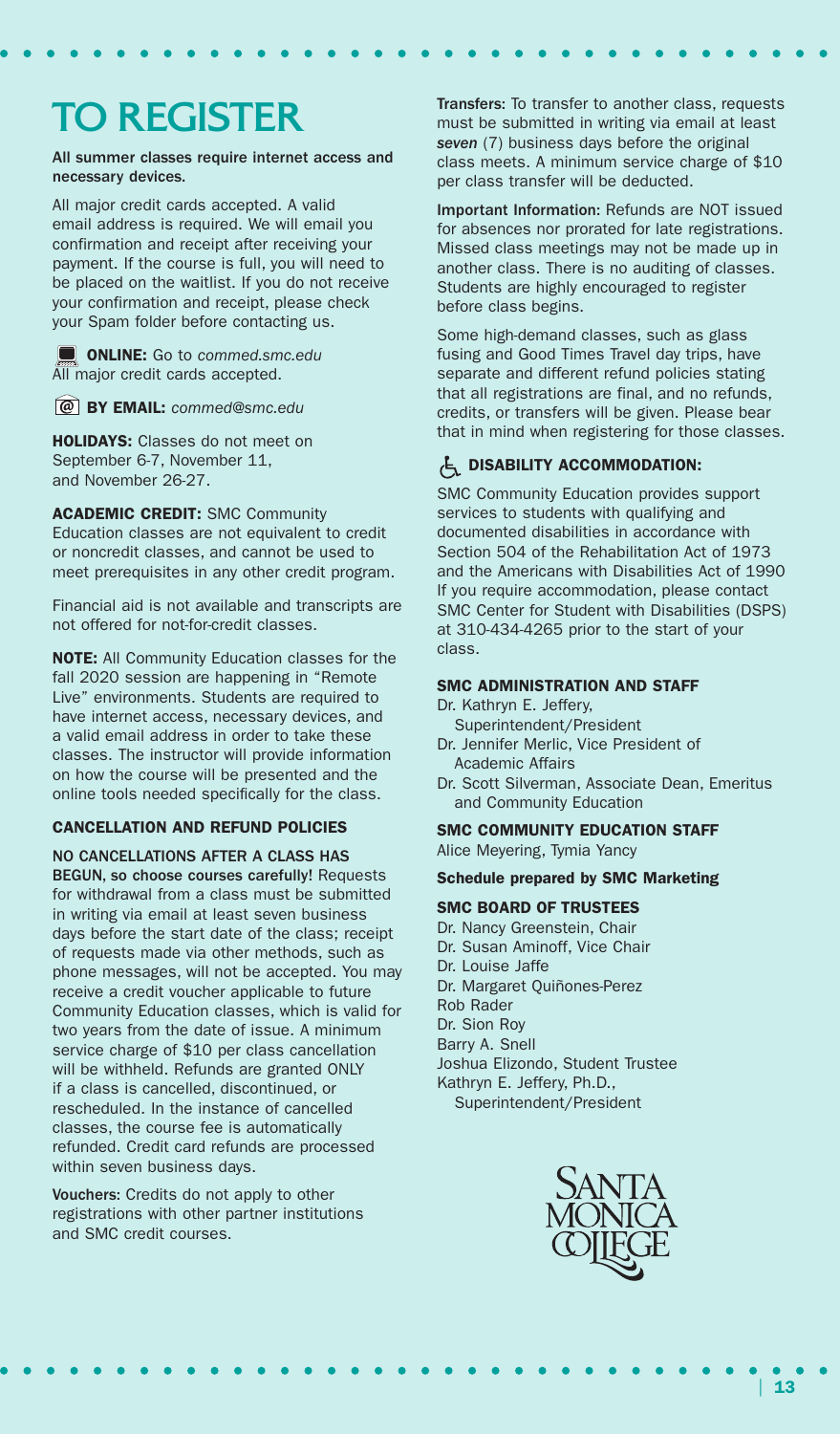# SMC COMMUNITY EDUCATION | FALL 2020 **REGISTRATION FORM**

PLEASE REGISTER EARLY.

Many classes fill quickly. We cancel classes with low enrollment, so your early registration may assure that the class you choose will remain available. Payment by credit or debit card only. REGISTER online at *commed.smc.edu* or email this form to *commed@smc.edu*

| Name                                                                          |           |           |  |  |
|-------------------------------------------------------------------------------|-----------|-----------|--|--|
|                                                                               |           |           |  |  |
|                                                                               |           |           |  |  |
|                                                                               |           |           |  |  |
|                                                                               |           |           |  |  |
| Your age range: $\Box$ 0-11 $\Box$ 11-31 $\Box$ 32-46 $\Box$ 47-67 $\Box$ 68+ |           |           |  |  |
| Credit or Debit Card Information (All major credit cards accepted.)           |           |           |  |  |
| Credit Card No.                                                               | CVV No.   | Exp. Date |  |  |
| Name of Card Holder                                                           | Signature |           |  |  |

# SIGN ME UP FOR THESE CLASSES:

| Class                      | Fee \$ |
|----------------------------|--------|
| Class                      | Fee \$ |
| Class                      | Fee \$ |
| Total amount to be charged | Fee \$ |

SMC COMMUNITY EDUCATION | FALL 2020 **REGISTRATION EORM** 

### VISIT OUR WEBSITE AT: commed.smc.edu

### PLEASE REGISTER EARLY.

| INLUIDI INAHUJIN LUINIVI                                                      |  |         |           |
|-------------------------------------------------------------------------------|--|---------|-----------|
|                                                                               |  |         |           |
|                                                                               |  |         |           |
|                                                                               |  |         |           |
|                                                                               |  |         |           |
|                                                                               |  |         |           |
| Your age range: $\Box$ 0-11 $\Box$ 11-31 $\Box$ 32-46 $\Box$ 47-67 $\Box$ 68+ |  |         |           |
| Credit or Debit Card Information (All major credit cards accepted.)           |  |         |           |
| Credit Card No.                                                               |  | CVV No. | Exp. Date |
|                                                                               |  |         |           |

### SIGN ME UP FOR THESE CLASSES:

Name of Card Holder Signature

| Class                      | Fee \$ |
|----------------------------|--------|
| Class                      | Fee \$ |
| Class                      | Fee \$ |
| Total amount to be charged | Fee \$ |

Many classes fill quickly. We cancel classes with low enrollment, so your early registration may assure that the class you choose will remain available. Payment by credit or debit card only. REGISTER online at *commed.smc.edu* or email this form to *commed@smc.edu*

VISIT OUR WEBSITE AT: commed.smc.edu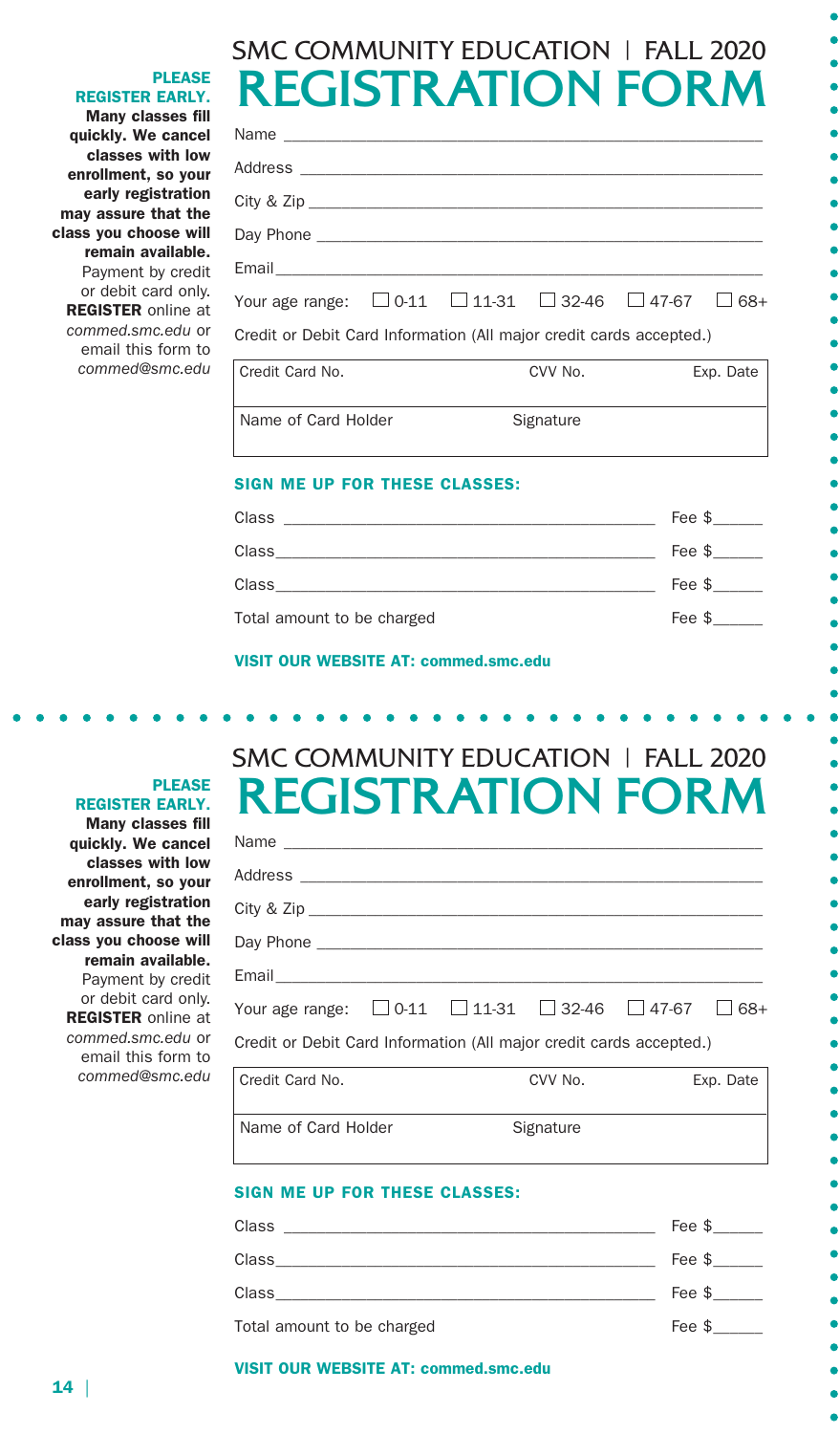



# **Alon Goldsmith Wins 2020 Student Photo Contest**

Congratulations to Community Ed student Alon Goldsmith for his picture, "Surveillance," which graces the cover of Community Education's fall 2020 class schedule. The first runnerup is Mark Harding for his image "Covered Bridge," and Julian Tso is the second runner-up with "Yosemite Mist."

Altogether, 241 images from 67 students and/or alumni were submitted for the contest — a record number. The submissions were judged at two levels to boil the contest down to three finalists for public voting, which tallied a record 1,070 votes.

"I shot *Surveillance* using my iPhone 11 Pro Max and the Hipstamatic app," Goldsmith said. "The location is the Boardwalk in Venice Beach at the height of the coronavirus shutdown in mid April. I was out riding my bike when I noticed that this wall, which is usually painted with a brightly colored mural, had been painted over with what I think of as COVID Brown. I felt compelled to stop and wait for something interesting to happen. I photographed a number of decent images, but I knew immediately upon capturing this one that my work was done."

Goldsmith, 59, a Del Rey resident, has taken three photography classes at SMC Community Education and speaks highly of the instructors he had, Larry Jones and Ed Mangus.

"Larry Jones was a fantastic teacher, and I learned so much from him," Goldsmith said. "I also enjoyed Ed Mangus' classes very much."

Goldsmith said, "I'm really happy to have won, and more importantly, that my image appears on the cover of the Santa Monica College Community Education fall 2020 class schedule."

He added, "I became interested in photography when the first iPhone came out, in 2008 or thereabouts."

# **SANTA MONICA COLLEGE COMMUNITY EDUCATION**

Questions? Email us at commed@smc.edu Go to commed.smc.edu and sign up for classes TODAY!